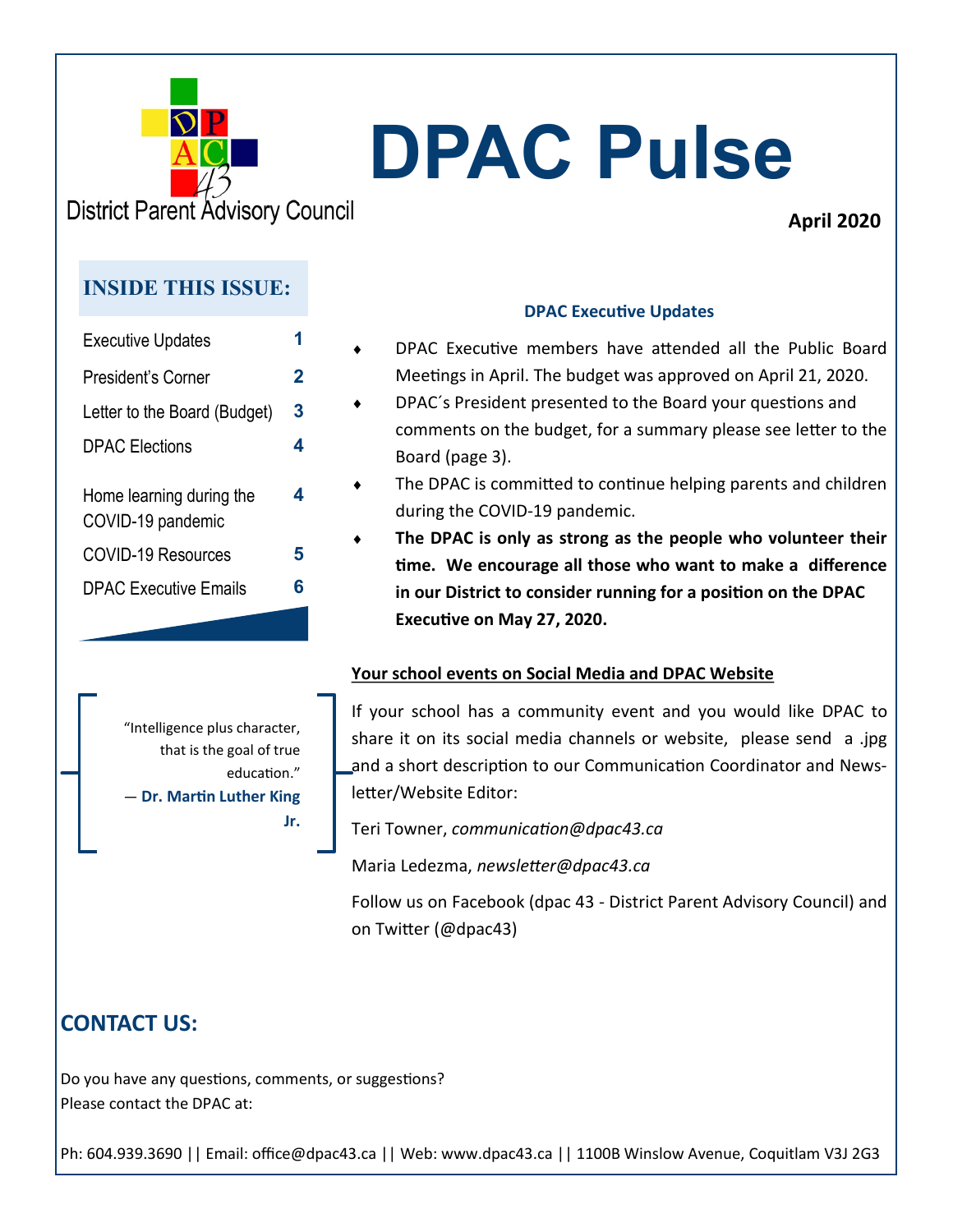

## **April 2020**

**Page 2**

#### **President's Corner, a message from DPAC President**

We are a number of weeks into a new experience as parents, students and schools. The 2020 school year as we planned it has now been abandoned, both at school and with us in the PAC and DPAC settings. Although there is much to think about respecting a potential return before the end of this school year, including graduation options and transition to 2020-21 for continuing students, most of the inquiries we've received at DPAC revolve around the continuity of PAC governance. Our general response for those PAC's concerned about hosting their AGM is to consult the PAC Constitution and Bylaws. That is of course the place to start, but it may not provide you with any answers. This is truly a year like none previously contemplated.

Some have suggested that PAC AGM's should be postponed until the fall. However, across the province we are witnessing the majority of public meetings moving to online protocols. This includes Port Moody, Coquitlam, Port Coquitlam, Anmore, Belcarra and SD43. This sets a fine precedent for us. In addition, we can look to the BCCPAC, the first of our PAC organizations hosting an AGM. BCCPAC will be using a webinar licence through Zoom which includes a polling mechanism. For most of our PAC's in SD43 a free virtual meeting application will likely suffice, although there may be a need to consider a voting mechanism. There are numerous options to overcome this such as voting by text or email and having an outgoing member or administrator assist with tabulating the vote. Of course, many positions will be filled by acclamation so this may not pose much of a barrier.

As we look forward into May, the plans for the last weeks of school will develop. This may provide opportunities for coming together but planning for your AGM likely needs to be put in place now so the proper notices can be sent to your membership. Although it may require additional organization and some creativity, I encourage all PAC's to proceed with their AGM's this spring.

## **CONTACT US:**

Do you have any questions, comments, or suggestions? Please contact the DPAC at: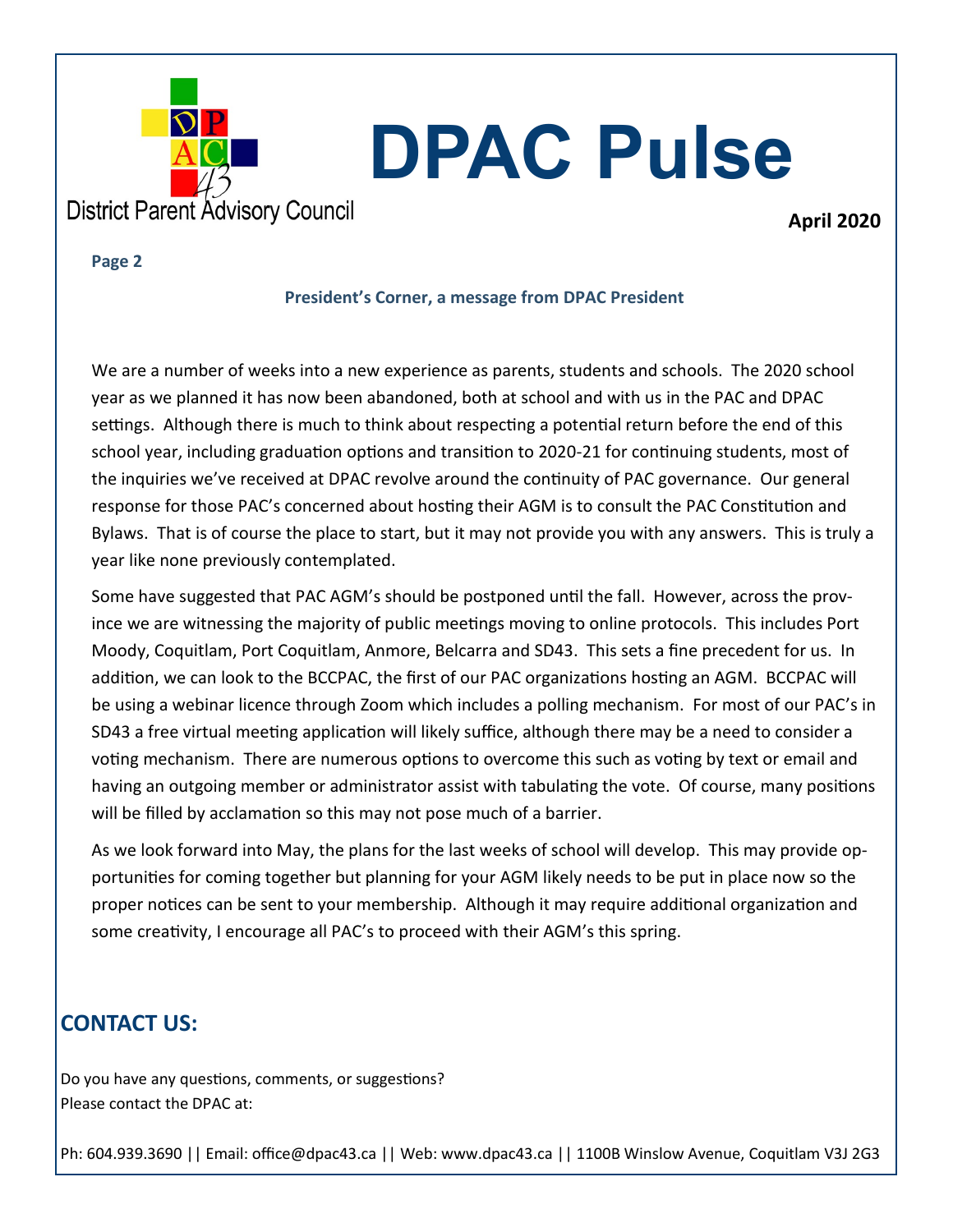

# **DPAC Pulse**

**April 2020**

#### **Page 3**

#### **Letter to the Board, Budget Notes**

The DPAC is very pleased to see the addition of the Special Public Meeting for Stakeholder input held in February. This change grants a true opportunity for input into the budget process prior to decision making for the release of the Preliminary Budget. We encourage the District to make this a permanent addition to the budget process.

In our review of the Preliminary Budget and Multi-Year Financial Forecast it is understandable, given the unforeseeable consequences of a pandemic, that the District is confronted with difficult decisions respecting the allocation of funding. The overall reduction in teaching positions by 37, which is approximately the equivalent teaching staff for two elementary schools, is of utmost concern to parents. Although the budget shortfall to be experienced is significant, it is an issue for parents that the individual students in the classroom will suffer the consequences for these cuts. We request that the District work with its partners to achieve the cost reductions with limited effect on the number of actual teachers in classrooms.

Our parents come to us with their concerns and we brought these to you in our Partner Group meeting earlier this year. During the February Stakeholder session many of these same issues were raised by CUPE and the SLC. These include inconsistency in school maintenance issues. Nobody wants the children of our district using washroom stalls with broken locks and sinks with taps that don't work. These issues in our schools need to be addressed in a timely manner which takes not just a maintenance work order prioritization system but also trades people and maintenance staff.

Bullying, in the school, outside the school and online, continues to be an issue of concern. Policies and procedures, Pink Shirt days and pamphlets are only one part of the answer. Staff training, staff time for relationship building and additional counselors are needed if we are to achieve any real success with this issue. DPAC can contribute through parent education but our students need your help.

## **CONTACT US:**

Do you have any questions, comments, or suggestions? Please contact the DPAC at: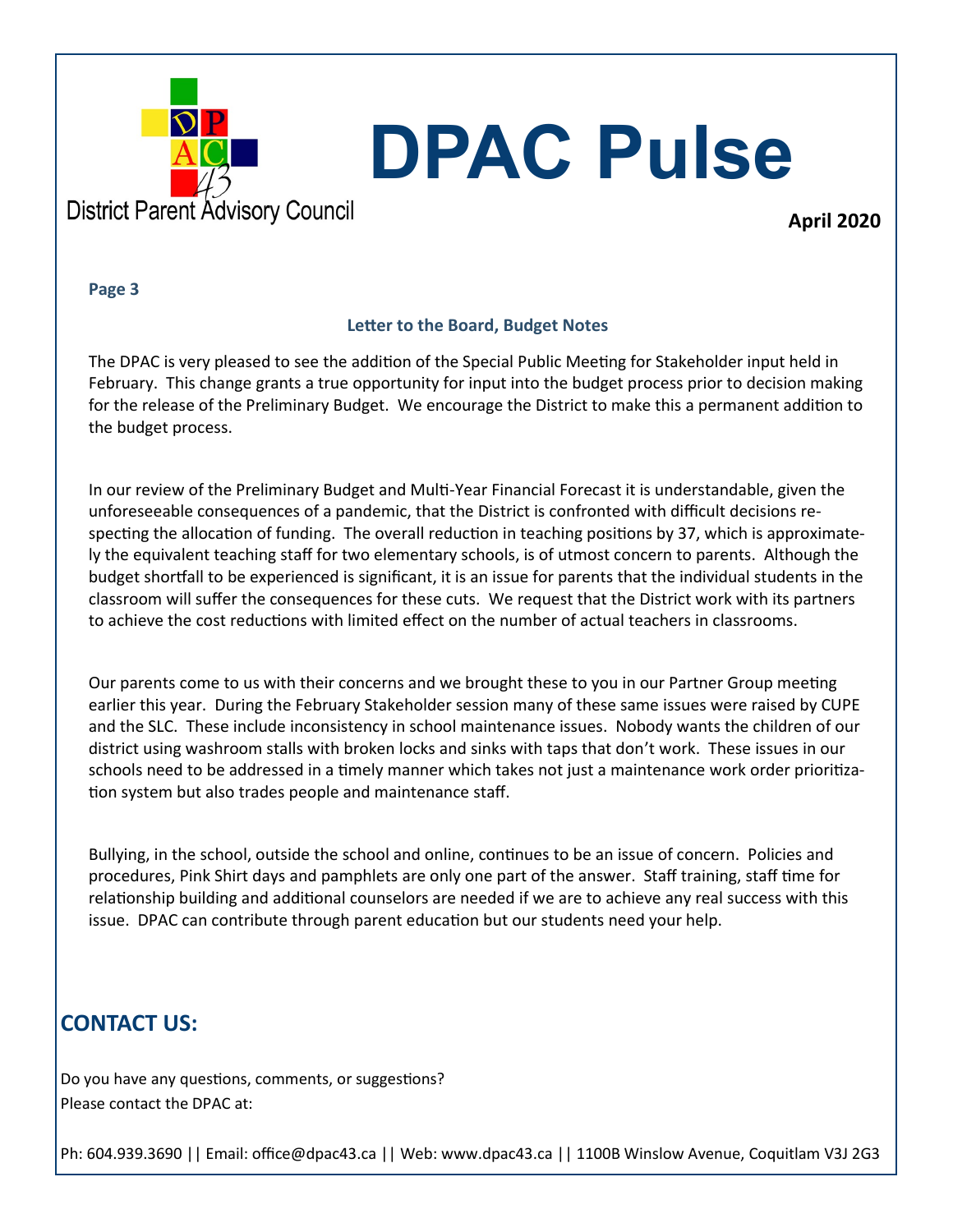#### **DPAC Elections**

Our elections will be on May 27th, 2020. As this will be probably a Zoom meeting due to the COVID-19 restrictions, the DPAC executive is still figuring out the voting process during our elections. We will keep you informed.

At this point, we know for sure that our dear Treasurer, Edward Ram, will be relinquishing his position as his youngest son is graduating this year. He will help the new Treasurer to transition into their new role. Note that all the positions are open, from President to Member at Large. Maybe you can start to volunteer as a Member at Large? As such you can initiate your commitment with a small involvement, and participate as much as you can.

As we stated many times, the DPAC is only as strong as the people who volunteer their time. We encourage all those who want to make a difference in our District to consider running for a position on the DPAC Executive on May 27, 2020

#### **Suggestions for parents and caregivers to keep their children learning at home during the**

#### **COVID-19 pandemic**

From: https://www.openschool.bc.ca/keeplearning/

#### **Routine**

Disruptions in routines can be stressful. A regular schedule helps maintain a sense of stability. As a family, it's good to set up a weekday schedule including: regular bedtime, wake-up and mealtimes, getting dressed and ready for school (even though they're at home), time for learning, time for breaks, daily physical activity, daily communication with friends and family.

#### **Space to Work**

Setting up home learning space to work can help children focus. If possible, the space should include: a quiet atmosphere, good lighting, a desk or table at a comfortable height for your child, a storage basket or bin to keep supplies (paper, pens, pencils, markers, books, etc.), access to a computer/tablet or other smart device if possible.

#### **Helping your Child**

How much involvement you have will depend on your child's age and needs. Following are suggestions designed for specific age and grade levels. General suggestions for children of all ages include: 1) Let your child see you're interested in what they're doing and be positive and cheerful in your approach. 2) Encourage positive communication with the child (to give and accept instructions). 3) Encourage the development of good work habits and help your child take pride in work well done. 4) Be patient with your child and yourself. This is a new experience for everyone and will take some time to adjust to. The most important thing is for your child to feel safe, loved and supported.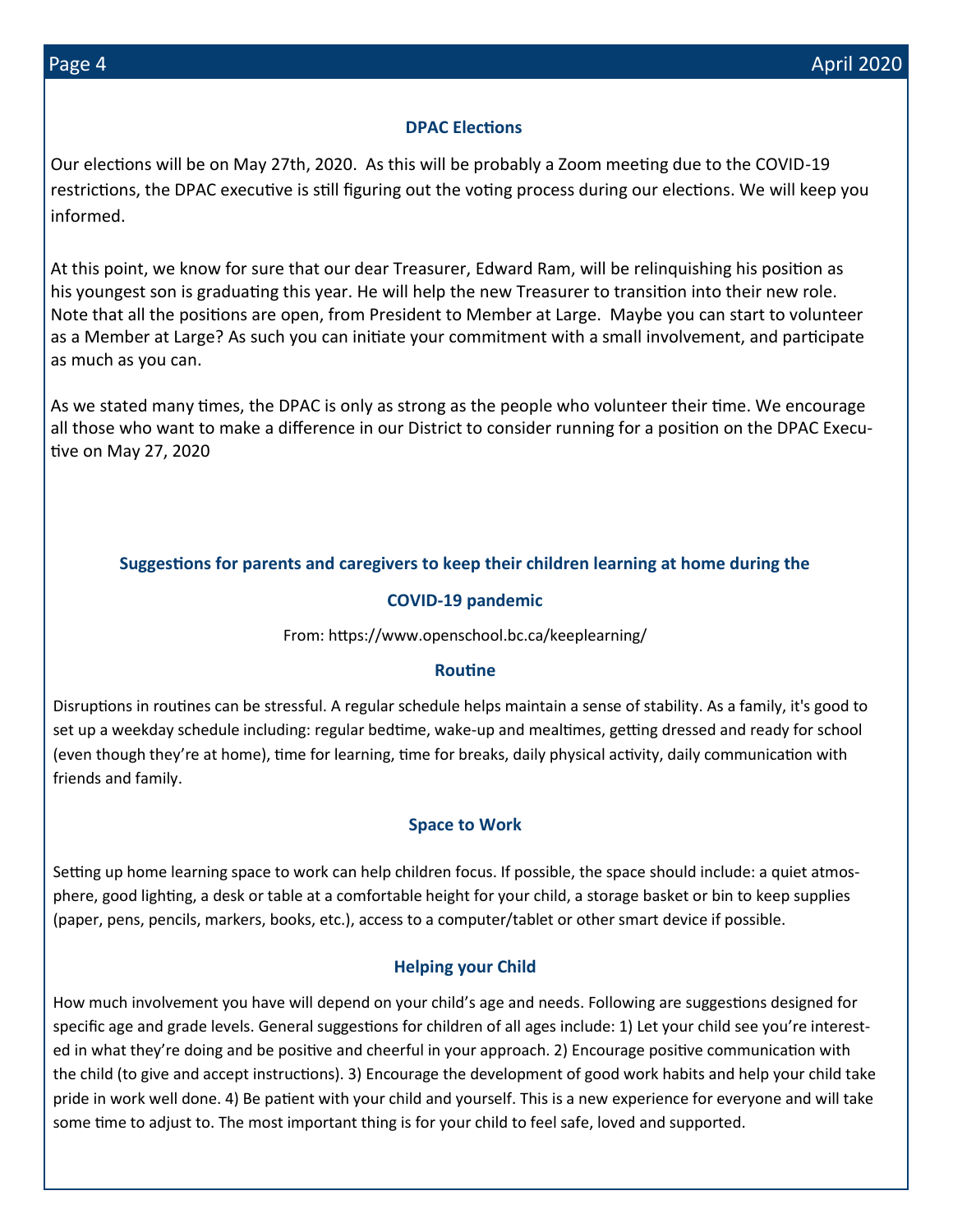

# **DPAC Pulse**

**April 2020**

#### **Page 5**

#### **COVID-19 RESOURCES**

The public health crisis created by the global spread of COVID-19 has presented unparalleled challenges for all. It has been a very terrifying month of March, and a very long month of April. We feel upset and sad for the sick people in our Province, Canada and the world. We have problems sleeping during the night and trying to focus during the day. We are all confronted with challenges, one of them, helping our children in their education. There is a myriad of resources the government has published, below some of them. Please never forget that you are not alone, and that we are all on the same boat. As a parent, please keep working hard and don´t give up hope.

- COVID-19 Provincial Support and Information https://www2.gov.bc.ca/gov/content/safety/emergency-preparedness-response-recovery/covid-19 provincial-support
- ◆ School District 43 Information re. COVID-19 http://www.sd43.bc.ca/NewsEvents/Pages/COVID-19.aspx#/=
- Ministry of Education. Frequently Asked Questions on Continuity of Learning https://www.sd43.bc.ca/Lists/Documents/bc-ministry-of-education-questions-and-answers-continuity-of -learning-k-12-education\_system.pdf
- Also, please check our Website under PARENTS RESOURCES, Community Resources

Below an excellent UBC blog created by Dr. Marina Milner-Bolotin, which includes resources to help you and your children during this process. Please search for the blog dated March 18, 2020 "LEARNING WITH YOUR CHILDREN IN THE TIMES OF QUARANTINE". Dr. Milner updates the blog frequently.

http://blogs.ubc.ca/mmilner/

Maria Ledezma, Editor

## **CONTACT US:**

Do you have any questions, comments, or suggestions? Please contact the DPAC at: